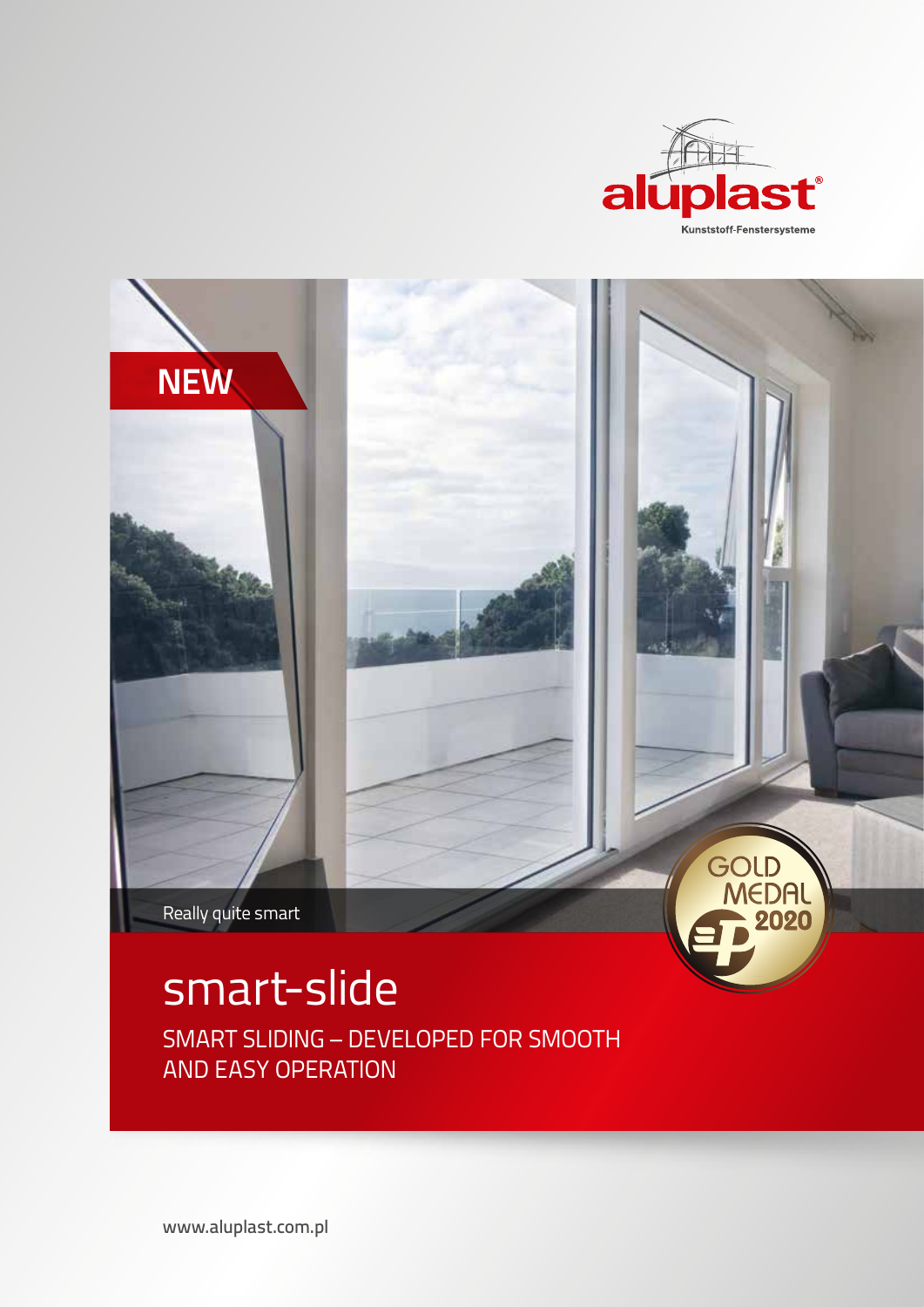# THE ALL-ROUND STAR

GOLD<br>MEDAL

2020

Good news for you and your customers: the new smart-slide door has top values for heat insulation, statics and sealing, and is impressively easy to operate ... and what's more, it can be manufactured in just a short construction time.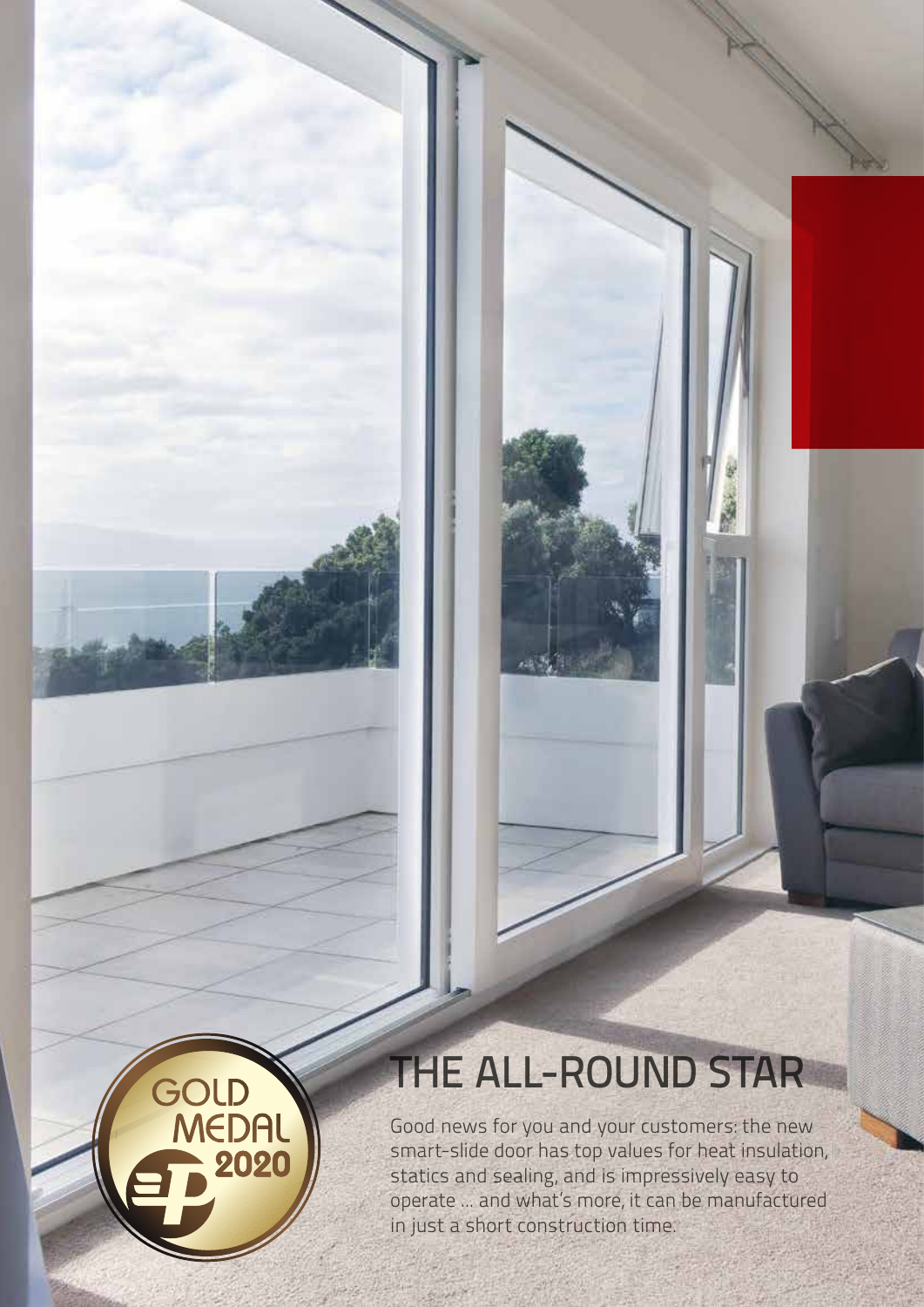### Get into the new generation of sliding doors with smart-slide LEAVES NOTHING TO BE DESIRED

#### STABILITY AND POSSIBILITY TO MAKE LARGE STRUCTURES

Large glass surfaces are very fashionable. Smartslide sliding doors meet this challenge, enabling the creation of a window construction featuring maximum sash dimensions of 1.5 x 2.3 m. The locking along the whole perimeter of the sash ensures secure closing and at the same time the sash is light and moves easily with use of minimum force. This is a very important advantage especially in comparison to pull and slide structures, which, with numerous opening/closing cycles, can be problematic to operate. Additionally, thanks to the profiles being constructed using Multifalz technology, it is possible to optionally use the technology of gluing the glass unit in the glazing rebate, which provides greater firmness to the entire structure.

#### HIGH TIGHTNESS OF CONSTRUCTION

Smart-slide sliding doors provide a new solution for the sliding door/window industry and are aimed to be an attractive alternative to PSK/PATIO type doors. This is a great solution both for single-family dwellings as well as public facilities, where ease of use and reliability are expected from patio doors. A well-thought-out combination of technical solutions means that the smart-slide achieves very good results in the areas of air permeability, wind load resistance and water resistance tests. This is all thanks to the ideally matched seals of the sash, which are pressed transversely to the frame over the entire perimeter by turning the handle. The locking points meeting the area of the post help ensure tight construction.

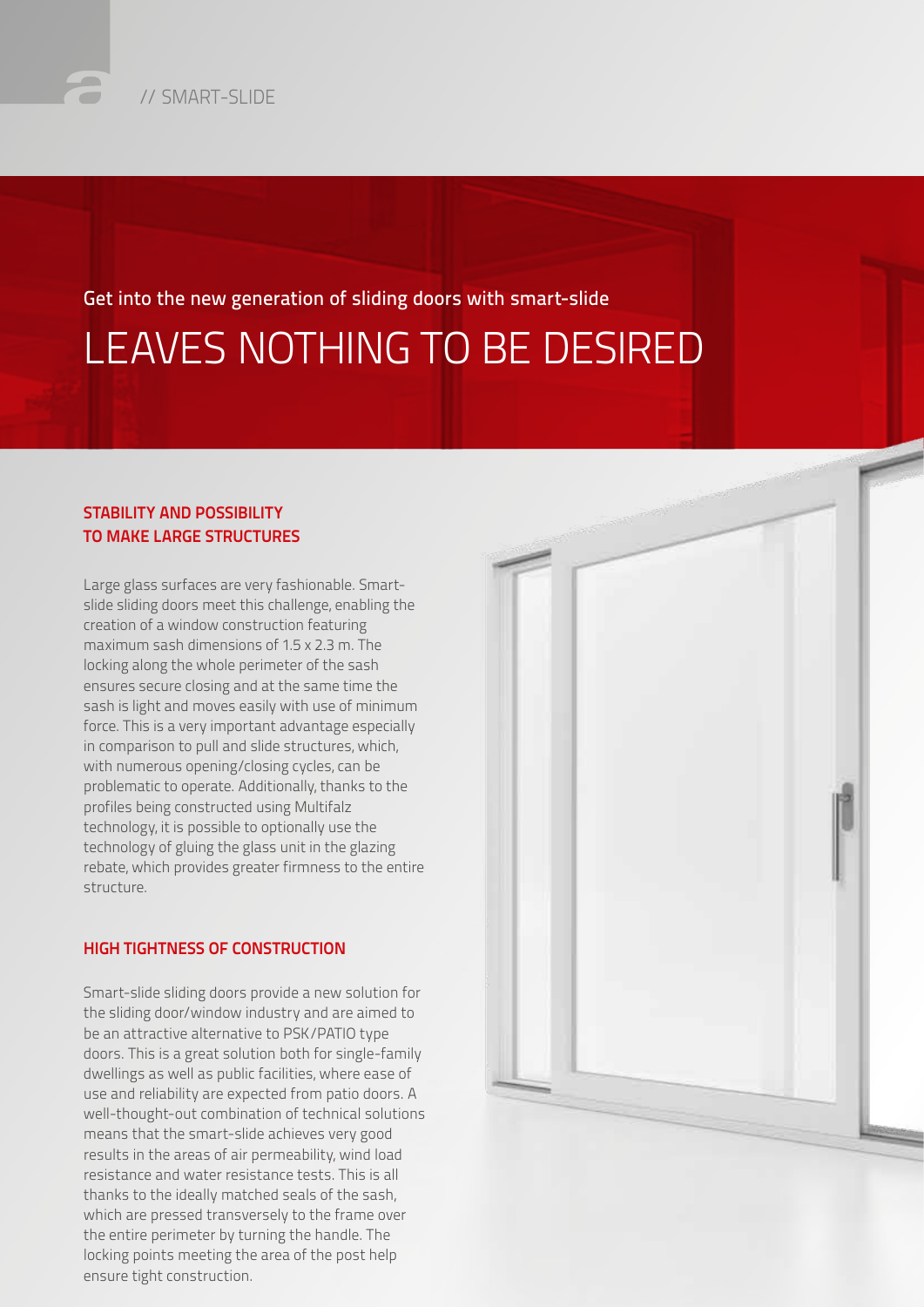#### SPACE SAVING

The use of smart-slide sliding doors is a step towards the optimal use of space inside rooms because the opening of the door does not require opening the sashes which would protrude into the living space. The smart-slide door can be made in scheme A: 2 sections with one movable sash, and C - four sections with two movable sashes in the middle.

#### COMFORT OF HANDLING

The innovative closing mechanism allows for simple and intuitive operation similar to solutions used in lift-and-slide doors. Specialized window fittings guarantee that after unlocking, the panels move freely and without the slightest resistance on the frame in relation to the unopened part of the structure. The locking mechanism allows the sash to be gently closed in the frame, and thus making the sliding door easy to operate.

#### EASE OF PRODUCTION

The new smart-slide doors are easy to make, which ensures high production efficiency. This is possible mainly due to the small number of profiles used in their production. Similarly, as in the case of patio doors, the frame is welded, the system uses a post from the Ideal 4000 system and permanent glazing is carried out directly in the frame. The entire production can be performed using standard machinery.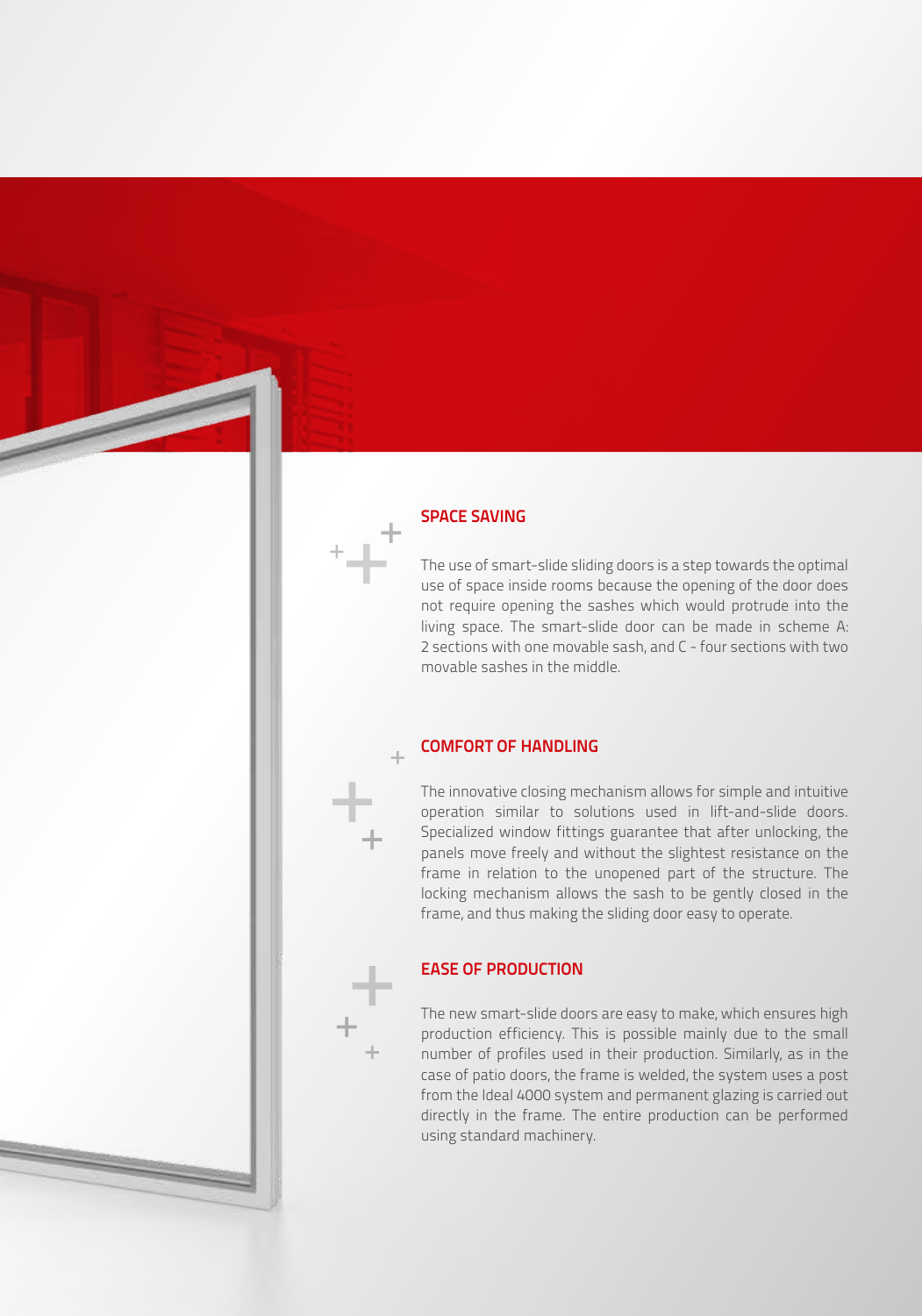## IMPROVED CONVENIENCE THROUGH EASE OF OPERATION

Large glass surfaces are very much in vogue. This includes generously dimensioned sliding doors, which open up to bring the garden into the living space. This won't be a problem for you, as smart-slide can be manufactured in large dimensions ( sash maximum size 1,5mx2,3m). Your customers will love the locking mechanism: the self-closing sash slides into the frame with a soft motion, making the smart-slide door so simple to use that it is virtually impossible to operate it incorrectly – and that is just as invaluable for day-to-day use as the low exertion required to open and close the sash.